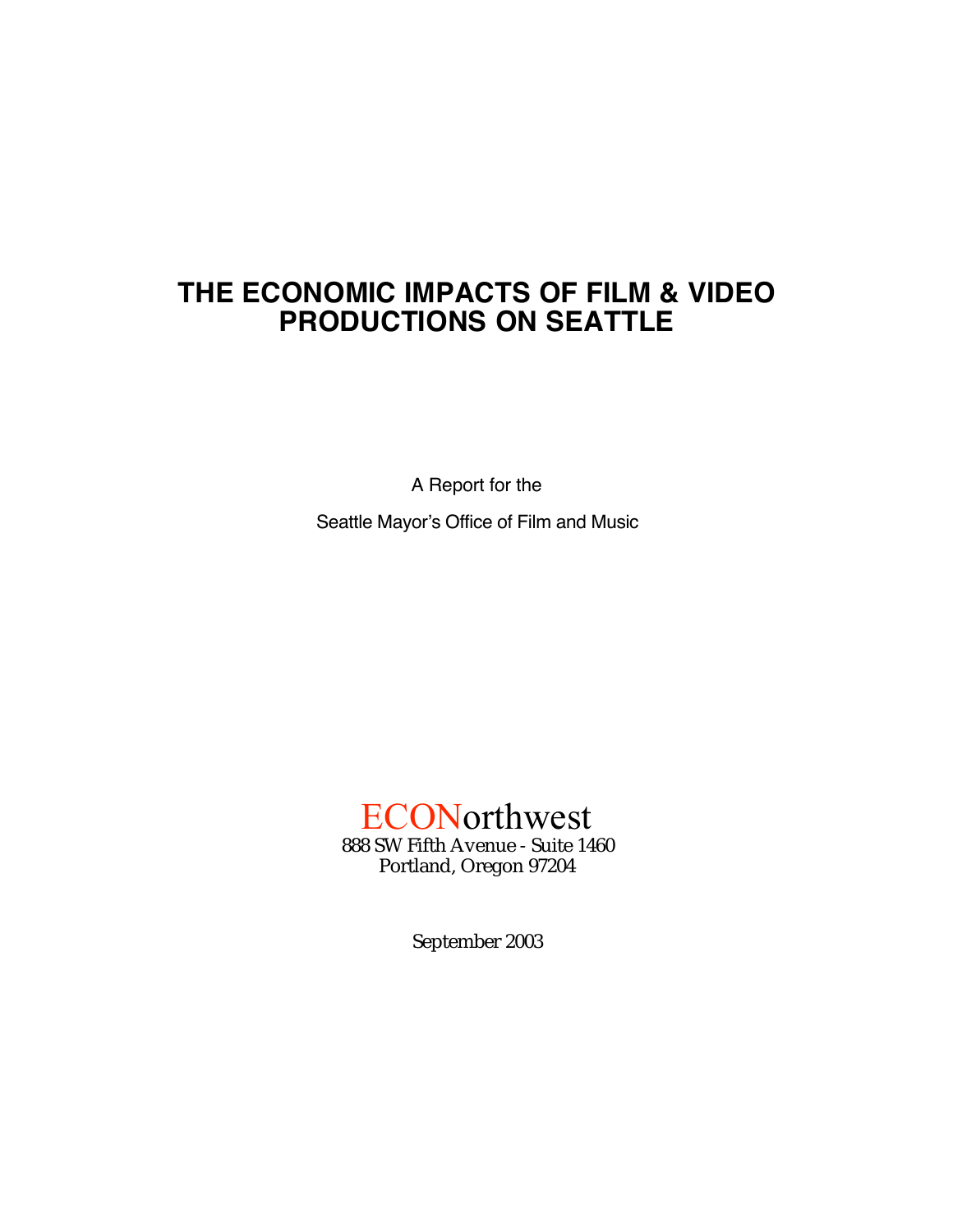## **TABLE OF CONTENTS**

| $\mathbf 1$ .              |                                                                  |  |
|----------------------------|------------------------------------------------------------------|--|
| $2$ .                      |                                                                  |  |
| 2.1<br>2.2<br>23           | WHY SHOULD CITY GOVERNMENT MEASURE THESE INDUSTRIES?  2          |  |
| 2.4<br>2.5<br>2.6<br>2.6.1 |                                                                  |  |
| 3.                         |                                                                  |  |
| 3.1<br>3.2<br>3.3          | SIZE OF THE FILM, VIDEO, AND COMMERCIAL PHOTOGRAPHY INDUSTRIES12 |  |
| $\overline{4}$ .           |                                                                  |  |
| 4.1<br>4.2                 |                                                                  |  |
| 5.                         |                                                                  |  |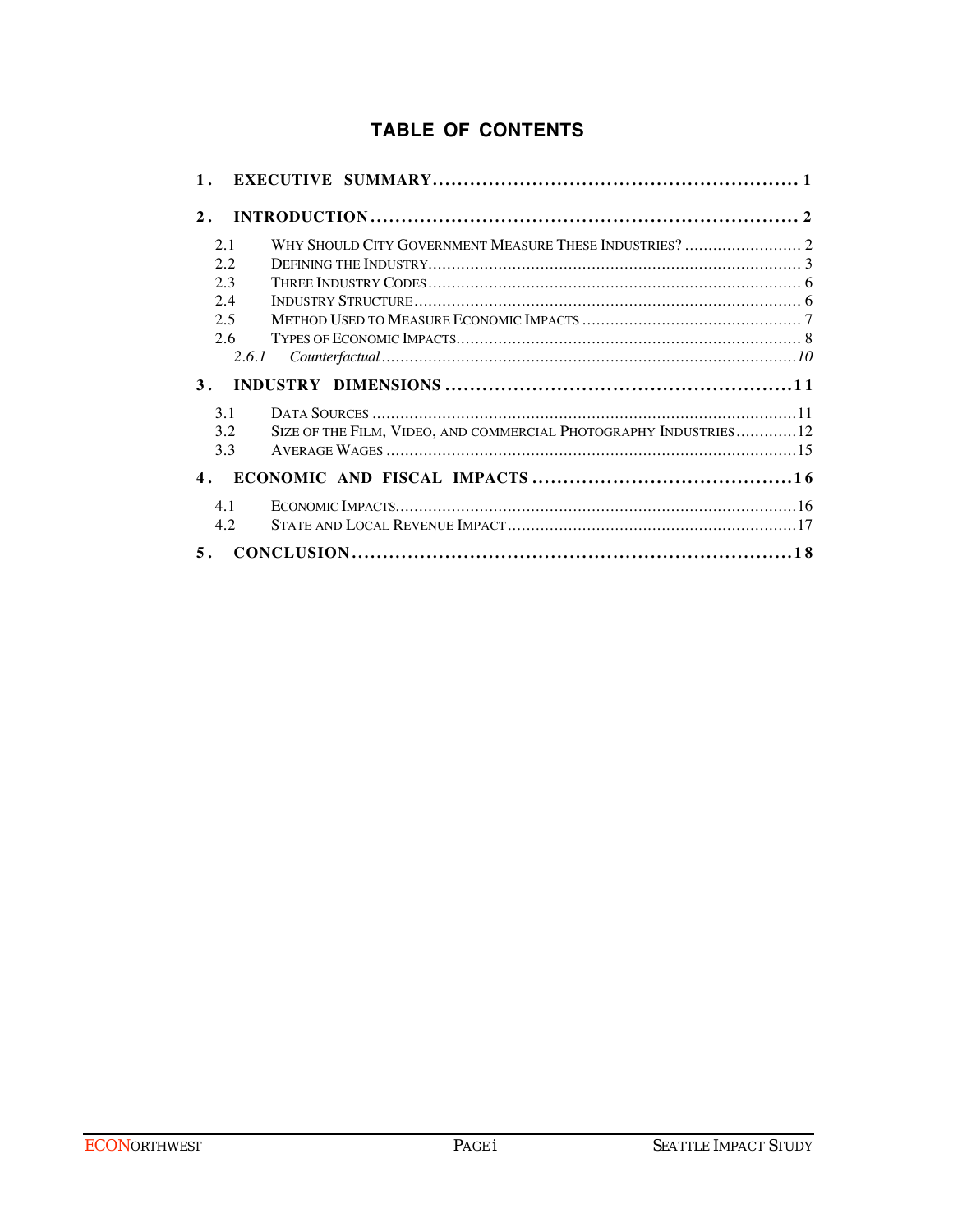## **1. EXECUTIVE SUMMARY**

While not a highly visible industry in Seattle, film and video production is a large contributor to the City's economy. According to the most recent data available (2001), the direct economic output of film and video production in Seattle amounted to over \$207 million. The production of films, videos, television movies, commercials, and commercial still photography in Seattle had the following impact on the economy of the City:

Film and video production supported 4,991 jobs in Seattle.

The City enjoyed over \$471 million in additional economic output because of film and video production.

Local labor income was \$186.3 million higher in 2001 than what it would have been in Seattle without film and video production.

The State of Washington and the City of Seattle collected almost \$12.4 million in additional taxes due to film and video production.

What is critical to understand about this analysis is that these are **net impacts**. They tell us how much better off the City was because of the activities of the film, video, and commercial photography industries. They are net benefits because without these industries local businesses would have hired firms in other cities, states, and even other countries to do filming and other related work, thus, causing an economic drain to Seattle. Without these industries in Seattle most production companies who came to the City because of its great locations and quality workforce would have gone elsewhere to shoot, thus, spending their money elsewhere.

Film and video production is a labor-intensive, high wage economic activity that responds quickly to a favorable business climate and does so with minimal impacts on infrastructure. It employs skilled workers, many of whom are trained in creative arts and technical skills that are not readily transferable to other industries. Without a viable and significant domestic industry, Seattle would lose most of one of its most productive segments of its labor force and do so at great long-term economic cost. Students graduating from local high schools who are interested in film and video production would be inclined to move out of Seattle to pursue their careers. In a sense relegating Seattle to having its schools educate and train future film and video production professionals for California, British Columbia, New York, and other places with favorable business climates for this industry.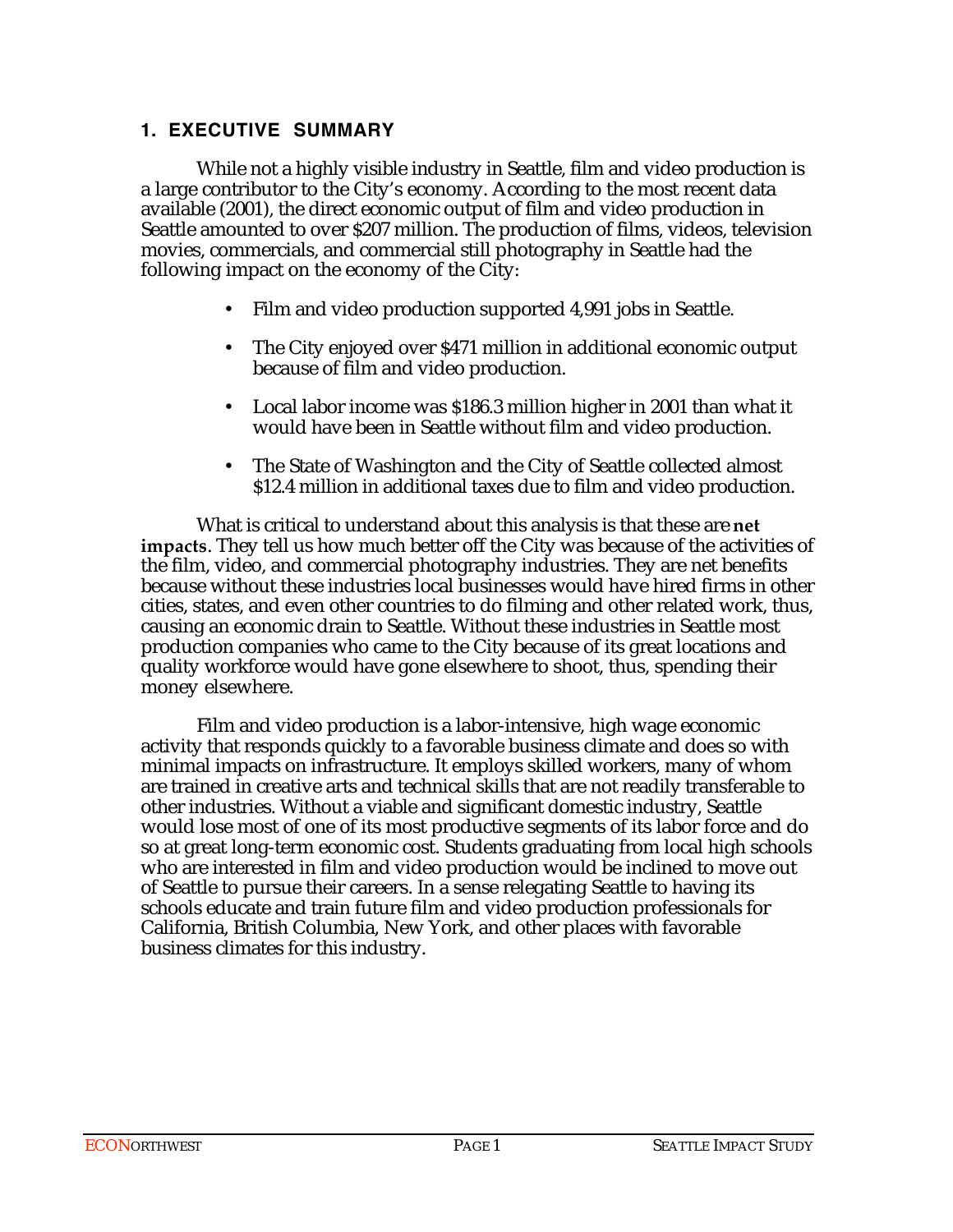## **2. INTRODUCTION**

This is a report on the economic impacts on Seattle that result from the production of feature films, television movies, videos, commercials, and commercial still photography, which we hereafter refer to as "film and video production."

ECONorthwest, the leading economic research firm in the Pacific Northwest, conducted this analysis on behalf of the Seattle Mayor's Office of Film and Music using data primarily from federal government sources and other independent sources.

The analysis was done at the same time ECONorthwest was engaged in similar research for the Washington State Film Office. That effort yielded measurements of the economic impacts of the film and video production on the economy of Washington State.

This report describes the methodology and data used by ECONorthwest. It concludes with assessments of the impacts that film and video production have had on employment, wages, economic output, and taxes in the City of Seattle. All dollar values and employment estimates used in this report are for 2001—the most recent year for which complete economic data are available.

## 2.1 Why Should City Government Measure These Industries?

Businesses that engage in film and video production are free to choose from a wide selection of locations for filming. The City of Seattle has a plethora of good locations and scenery, but it competes with neighboring cities, states, and provinces, which also have good locations. To obtain a fair share of the business, the City needs to sell Seattle as a friendly, trouble-free, and cost effective place for production companies to work. However, the question sometimes arises whether this effort is worth it. Therefore, it is useful to periodically measure the size and impact of film and video production on the City of Seattle.

Producers of movies, television programs, videos, commercials, and commercial still photography that are not tied to specific news or sports events generally can choose their locations. Unlike stores, manufacturers, or businesses with office workers, they do not have a large, fixed physical plants that mandate that they produce their work at their own facility. Instead, crews routinely travel long distances to find locations that suit their needs and the budgets of their clients.

Although Seattle-based producers naturally prefer Seattle locations, they must bend to the demands of the market in choosing where they will shoot—and like any market, demands are influenced by costs, familiarity, and accessibility. Therefore, a city can stimulate more local productions by influencing market demand. Producers want good affordable locations, a streamlined permitting process, and experienced professional local cast, crew, and support services. This is equally important for productions from out of state.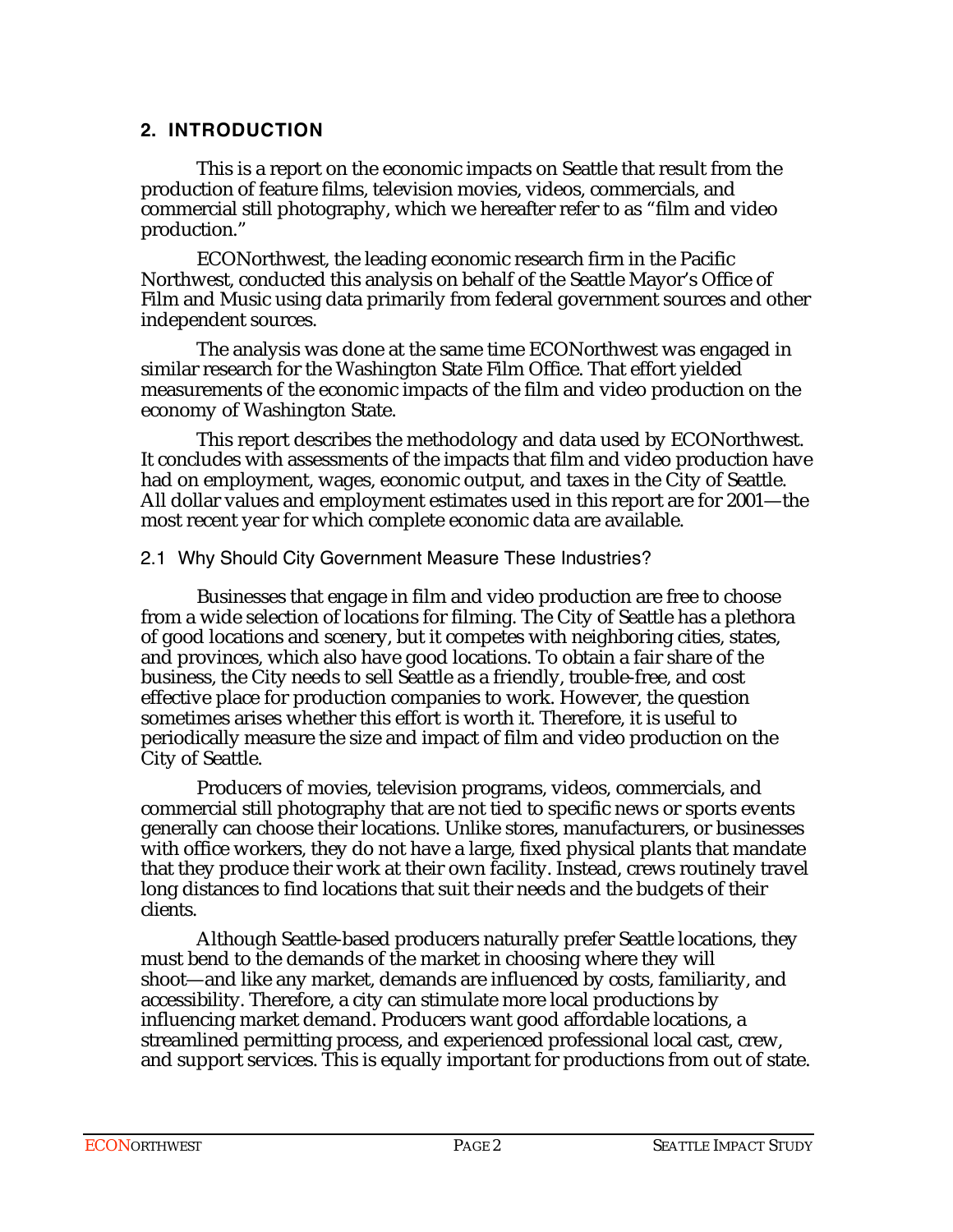Why should the government do this? Quite simply no entity in the economy other than the City government has a vested interest in exclusively promoting Seattle locations. Private sector companies, for instance, may suggest to a client a Seattle location for a shoot, but that client could just as easily choose Vancouver, British Columbia or Spokane. Without some level of promotion backed up by an office to service production needs the tendency is to go where they are welcomed and where production can be done on time, on budget, and with a minimum of extraneous hassle. In short, the best entity to market Seattle is the City of Seattle itself.

By making Seattle an easy and attractive place to film, the City benefits by stimulating employment and tax revenues for comparatively little incremental expense to government. The returns happen quickly because location decisionmaking is often measured in weeks, not years.

In the longer term, features, television commercials, and still photography that show Seattle's unique blend of an exciting urban scene and natural beauty will stimulate more tourism. In effect they become advertising that carries the message that Seattle is special. People around the world see these messages and respond. This is a type of advertising that costs the City and its tourism industry very little and has lasting effects. Finally, as more productions are shot in Seattle by local and out of state crews, the size of domestic or city-based industry grows, as will its support infrastructure.

## 2.2 Defining the Industry

At first glance, one would think that the film, video, and commercial still photography industries would be easy to define. However, the line between what belongs in the industry and what does not belong is quite blurred.

For instance, an actor who is a paid employee of a movie production company clearly would be considered part of the film & video industry. However, when that same person works for a live stage production, they do not count as being part of the film and video industry. Furthermore, if they are selfemployed and work on a film, but are not paid as an employee of the film's producer, their self-employment industry is as a performer, not as a film production person and they would not be counted directly as part of the industry. ECONorthwest worked around this problem by measuring the expenses of the local film industry. Doing so allowed us to pick-up the income of such self-employed performers as an indirect output of the industry.

For this report we define film and video production as the recording of moving or still images for theatrical, commercial, or educational purposes. News and sports events are excluded because rarely do producers have a choice of locations for recording them. Likewise, portrait and private event photography are excluded.

Clearly a corporation with workers and establishments in Seattle whose primary line of work is in the film, video, or commercial production business belongs in the definition used in this report. However, many other entities are engaged in these lines of work and routinely make location decisions.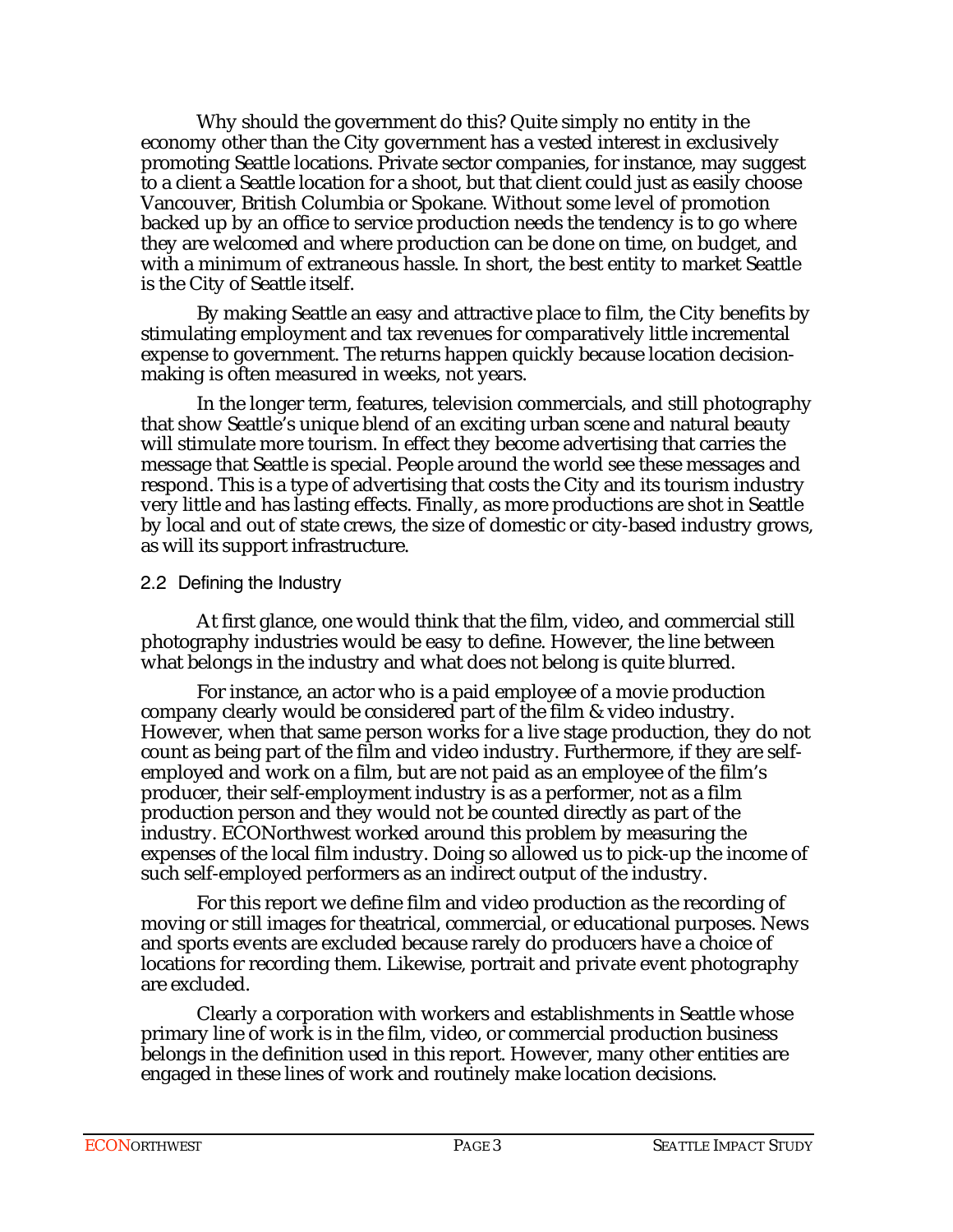Besides corporations, there are about 780 self-employed individuals living and working in Seattle who engage in film and video production. Critically important too are the out of state companies who come to Seattle to produce films and videos, or to do commercial film and photo shoots. Finally, other industries, ranging from manufacturers to television broadcasting stations, do some film, video, and commercial still photography in Seattle for their own "inhouse" purposes.

Collectively the output and employment from film and video production by all these entities constitute the industries, which are the subject of this report. ECONorthwest collected data and made estimates for each component using the best data available. The total direct spending was calculated and then used to derive their impacts on Seattle as the spending by the industries and their workers flow through the City's economy.

In summary, ECONorthwest determined the revenues, self-employment earnings, and payrolls for the following components of film and video production:

> Business establishments in Seattle with employees that are primarily in the film and video production, film and video postproduction, and commercial still photography industries. In this report, we refer to the production of these businesses as the "**domestic industry**."

> The local spending and hiring by groups, businesses, and individuals based outside of Washington who came to Seattle in 2001 to produce a film or video, or to conduct commercial photographic shoots. They are called "**out of state crews**" in this report.

For competitive reasons, expenditures by individual productions are highly guarded figures. ECONorthwest tallied confidential production cost data for individual productions in the state. In some cases, we made estimates of those that did not reveal their expenditures using industry guidelines. For example, the average TV show spends about \$85,000 a day on location. For a single episode of a show a shoot may last 7 to 14 days. High-end feature films spend \$100,000 or more per day on location. Low budget films and documentaries will spend between \$15,000 and \$35,000 a day. Local spending on television commercials usually runs from \$50,000 to \$100,000 a day. Still photography shoots average about \$25,000 a day.

The economic output of business establishments in Seattle that are not in the film, video, or commercial still photography businesses, but who do some of their own film and video productions is referred to as "**in-house production**."

Freelancers and other self-employed Seattle residents who engaged in film and video production during 2001 and reported their earnings to the Internal Revenue Service. They are called "**freelancers**" in the report.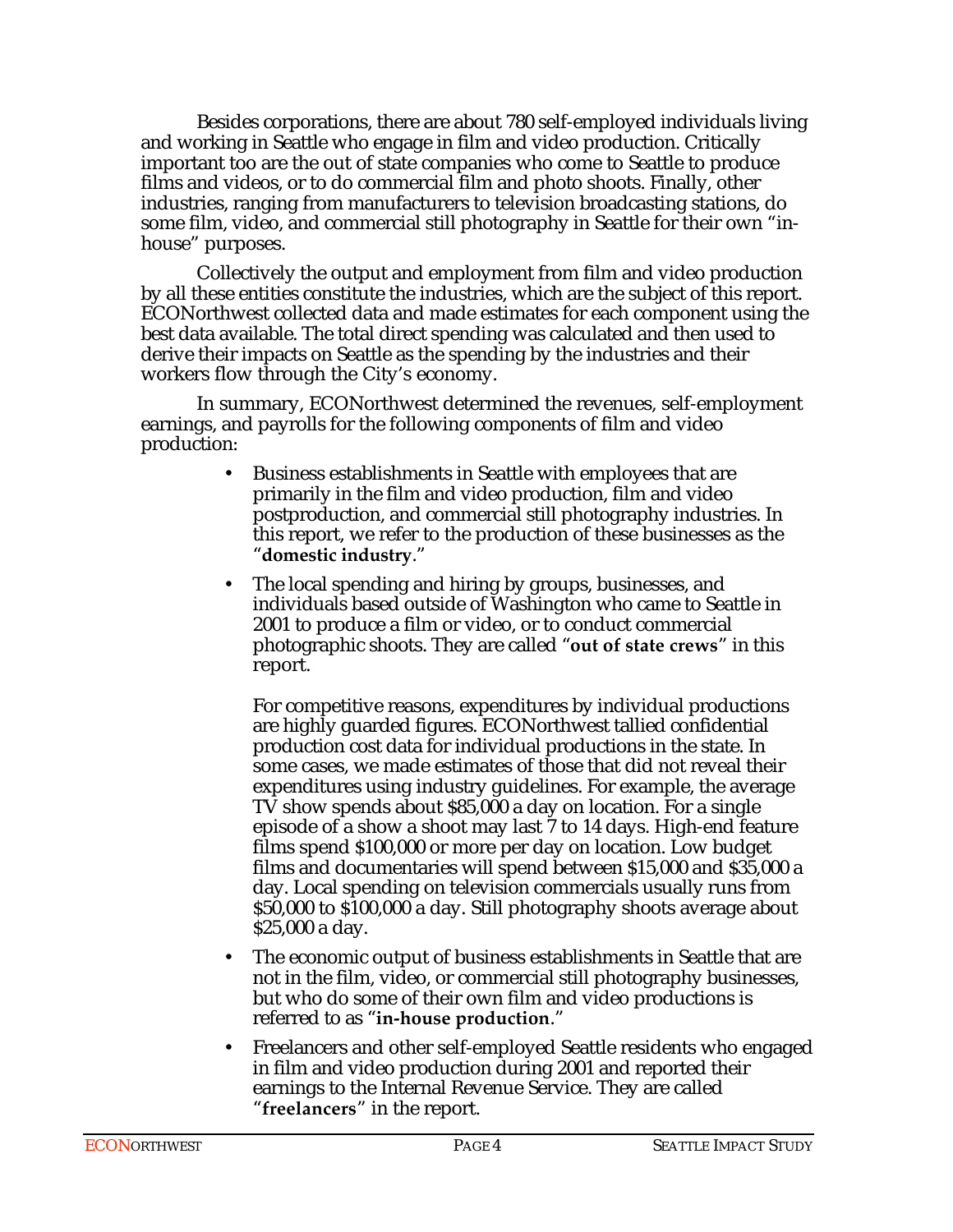Original entertainment television and cable programming by broadcasters based in the City of Seattle and scoring for films by Seattle-based musicians are included under in-house production.

Individuals, crews, and companies in these industries produced the following types of products in Seattle during 2001:

Feature films

Movies for televisions

Direct to video programs and movies

Animation on film or video

Original local television and cable programming other than news or sports shows

Television commercials and print advertisements

**Documentaries** 

Religious programs

Training, educational, and instructional videos

Photographs for catalogs, print advertisements, and magazines

Photography by manufacturers for use in brochures and manuals

Components to complete film, video, and commercial photography products (postproduction services) such as musical scoring, editing, printing, and captioning.

What the definition does not include are activities that relate closely to film and video production, but whose final products are not normally recorded as images for theatrical, commercial, or educational purposes. Among the sectors excluded are:

Live theater

Dance and music performances

Radio

Cable television systems

Sound recording other than scoring for films and video

Televised football games

Makers of software and video games

Books, comics, magazines, and other printed media (commercial photography is an input into these sectors, however)

Movie theaters

Portrait photography

News and private event photography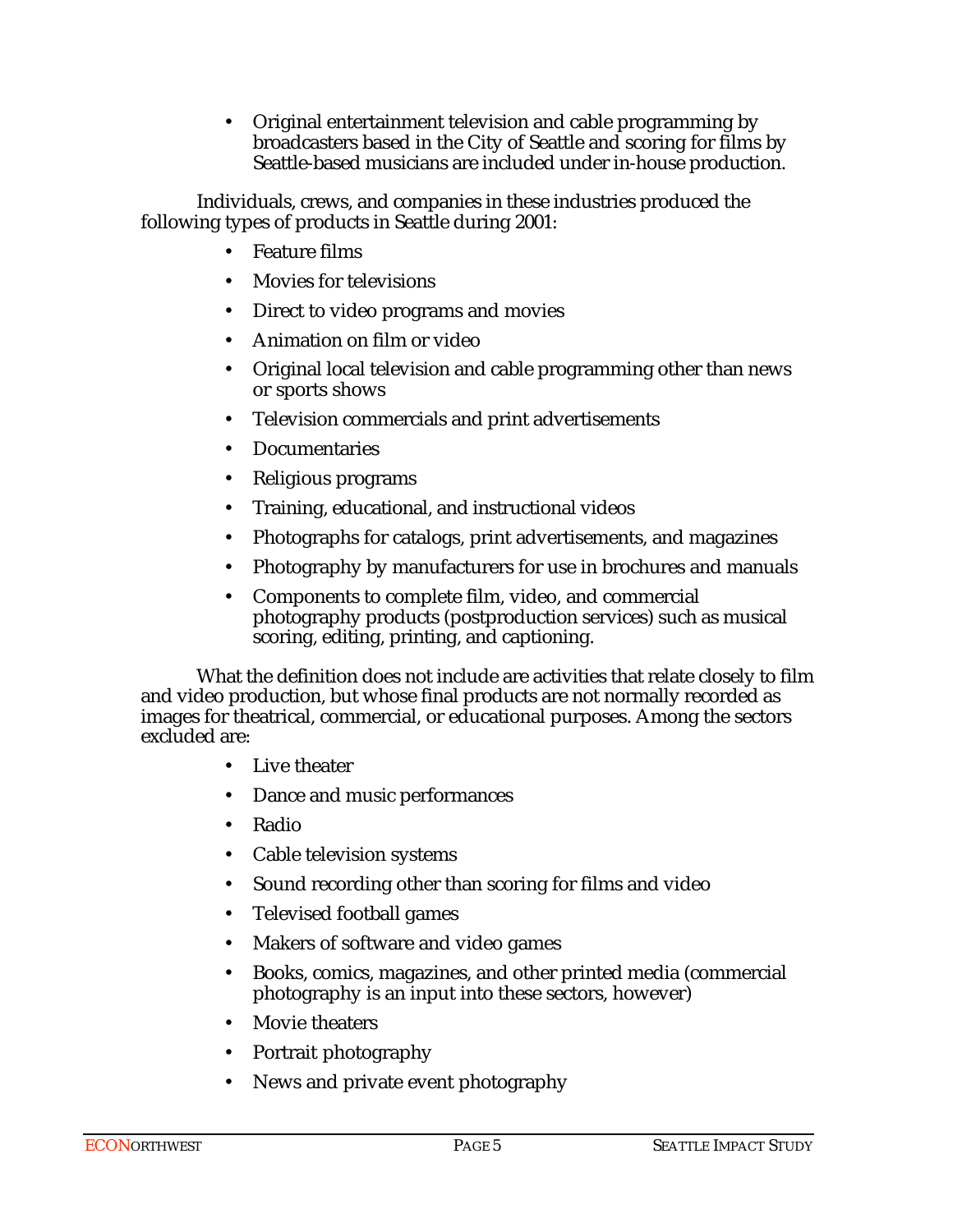Local cable news shows

Film and video distributors

## 2.3 Three Industry Codes

The US Census collects data for industries, which it categorizes along the North American Industry Classification System or "NAICS" code method. The film, video, and commercial photography industries analyzed by ECONorthwest fall into three NAICS codes. They are:

- 1) **NAICS 51211:** The motion picture and video production industry comprise establishments primarily engaged in producing motion pictures, videos, television programs, or television and video commercials. It does not include movie distributors, video retailers, or theaters.
- 2) **NAICS 51219:** Postproduction services and other motion picture and video industries comprises establishments primarily engaged in providing specialized motion picture or video postproduction services, such as editing, film/tape transfers, scoring, subtitling, credits, closed captioning, and computer-produced graphics, animation and special effects, as well as developing and processing motion picture film.
- 3) **NAICS 541922:** The commercial photography industry comprises establishments primarily engaged in providing commercial photography services, generally for advertising agencies, publishers, and other business and industrial users. This excludes such activities as news, portrait, and wedding photographers.

## 2.4 Industry Structure

Film and video production is done by networks of individuals, small businesses, and sometimes large companies that operate under highly flexible structures. It is somewhat akin to the construction industry.

Productions are short-term coalitions. For example, a production company filming a movie may only have a small number of direct employees, but will typically hire large numbers of self-employed (freelance) technicians, local caterers, actors, camera crews, and various subcontractors who come together to work for periods as short as a few days and usually no longer than a few months.<sup>1</sup> In Seattle, productions are rarely done entirely by single firms working alone. Even for small projects it is common to see teams of firms and freelancers working together. For out of state producers, it is often more efficient to bring in local experienced professional help on an ad hoc basis than it is to fly or drive in employees from out of state.

 $\overline{a}$ 

 $1$  Coe, Neil M., "A Hybrid of Agglomeration? The development of a satellite-Marshallian industrial district in Vancouver's film industry." Urban Studies. September 2001. Page 1753.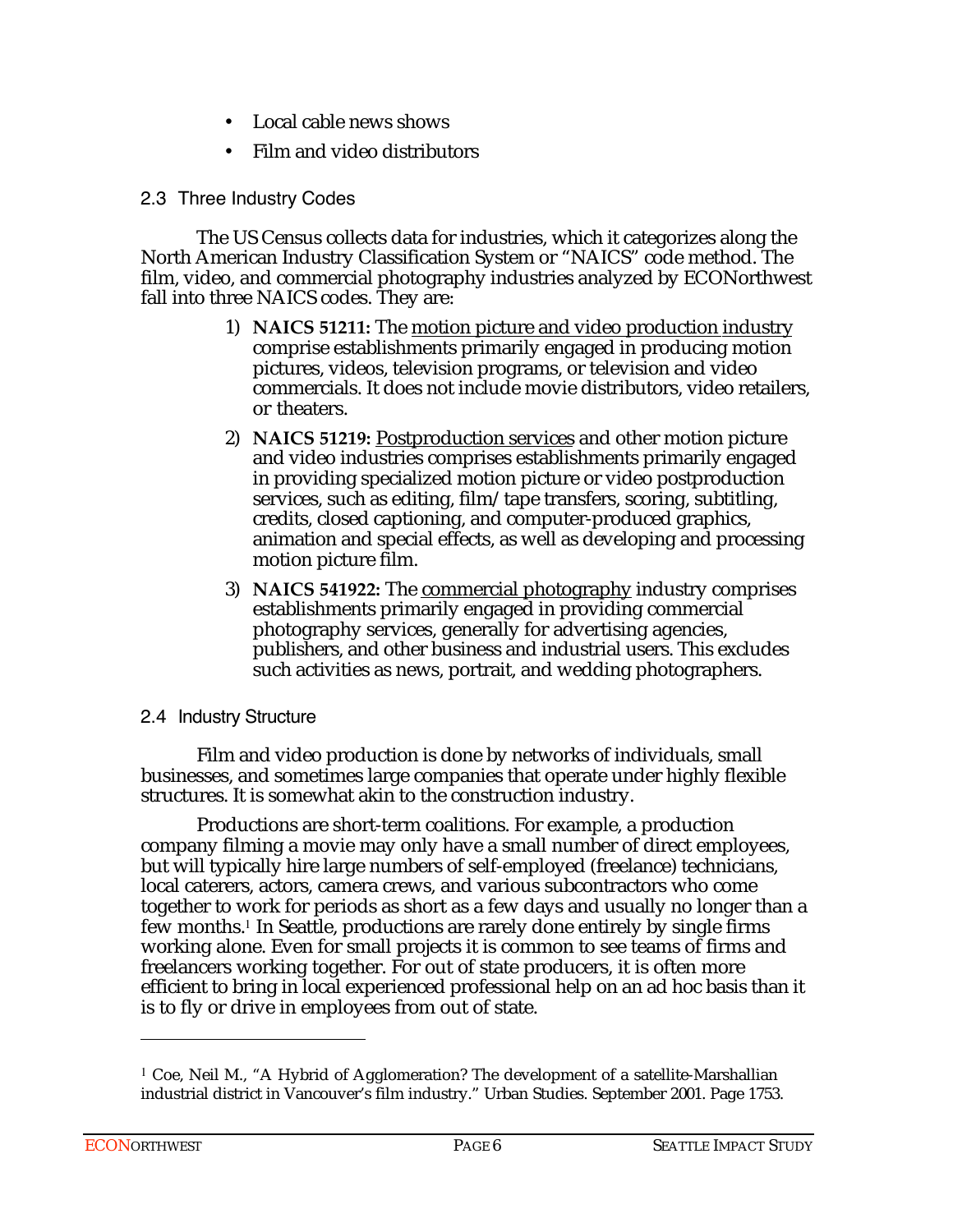Individuals and firms will work on several different projects over the course of a year. In doing so, they can, in good times, assemble the equivalent of a full year's employment. When there is a paucity of projects in Seattle, they must go to other cities, states, or even countries for work, be unemployed, or find temporary employment in other industries.

Collectively most of the products of these industries are either sold to buyers in other states or made for Seattle based firms who, if they could not find a local firm to produce the product, could easily go out of Seattle to get the job done. Thus, the dollars that fuel film and video production act primarily as exports. Given that productions have high local spending contents and pay fairly good wage rates, their impact on the economy of Seattle is highly stimulative.

## 2.5 Method Used to Measure Economic Impacts

ECONorthwest used its measurements of film and video production in Seattle to drive an economic model that calculates what the ultimate impacts of these industries were on the City's economy in 2001. The type of model used for this is called an input-output model. ECONorthwest used a popular version of this known as the IMPLAN (for IMpact Analysis for PLANing) model.

Input-output models are mathematical representations of an economy. They show how various parts of the economy are linked to one another. IMPLAN models are widely used by universities, governments and businesses. It was originally developed by the U.S. Forest Service to assist federal agencies in their land and resource management planning. For this report the IMPLAN model for Washington was used.

Two sources of data are particularly central to the IMPLAN models: the National Income and Product Accounts published annually by the U.S. Bureau of Economic Analysis (BEA) and the BEA input-output model for the United States. The IMPLAN model for Washington was derived from the national model and local economic data. ECONorthwest enhanced the precision of the standard Washington IMPLAN model by incorporating data it estimated for the industries of interest in this report.

ECONorthwest maintains models for Washington and for King County. There is no model available just for Seattle because much of the economic data necessary for building an IMPLAN model is available only on the county level. Nonetheless, we are able to approximate the economic impacts on the city level because we were able to accurately measure most forms of direct industry output and employment for film and video production in Seattle during 2001. We then allocated on a sector-by-sector basis the share of indirect and induced economic impacts, which we estimates occurred in the City.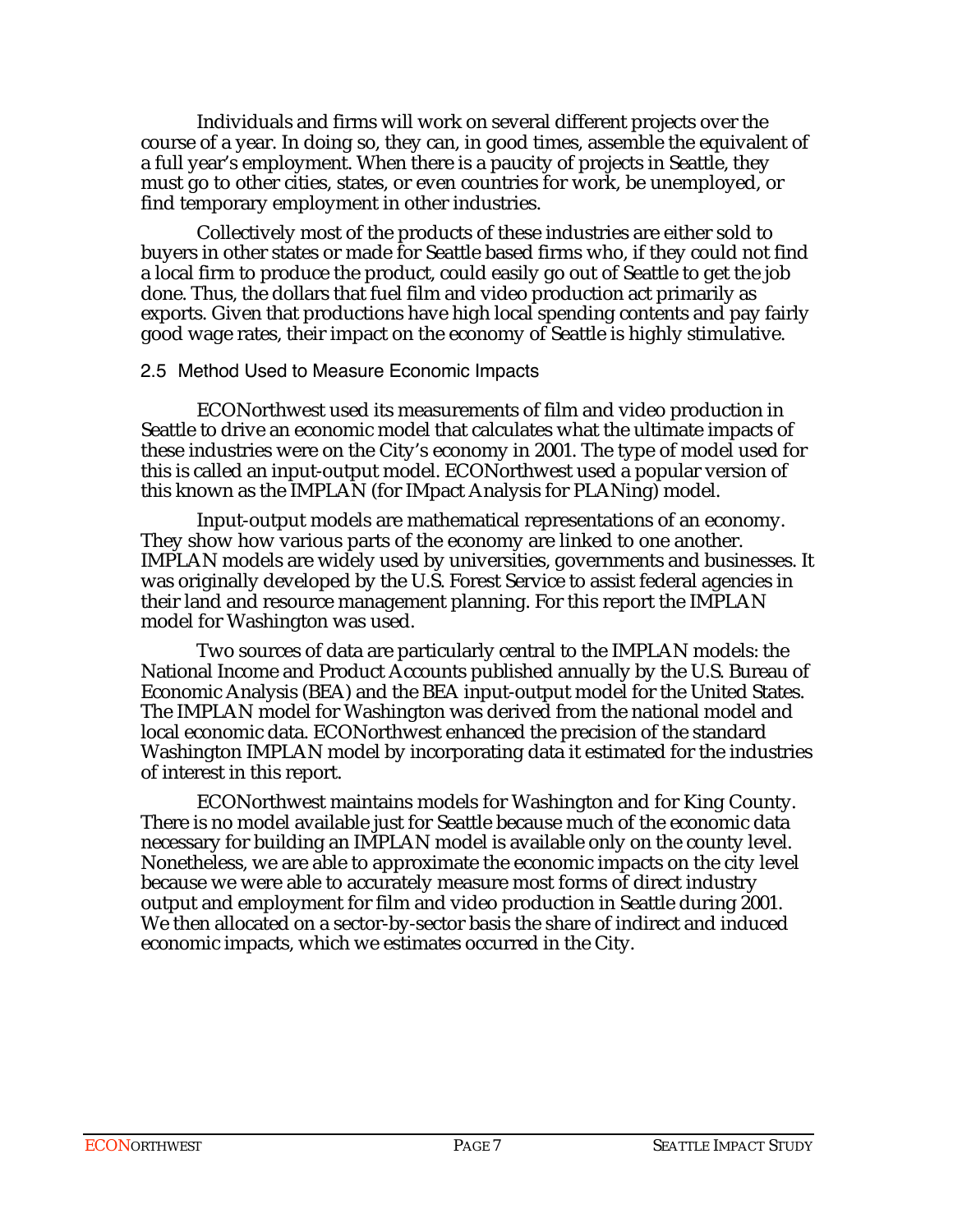## 2.6 Types of Economic Impacts

There are several types of economic impacts. Below are the definitions of the more common measures:

> Output: For each industry, IMPLAN reports total output. Output is approximately the same as total sales or revenues. There are two major exceptions—retailing and wholesaling. For these, output is basically the difference between what retailers and wholesalers buy goods for and how much they sell them for.

> Personal income: This is the sum of employee compensation and proprietors' income. Employee compensation includes workers' wages and salaries, as well as other benefits such as health and life insurance, and retirement payments. Proprietors' income is money made by the self-employed and small business owners. It includes the earnings of freelancers and partners in small production companies.

> Other Income: These are payments to individuals in the form of rents received on properties, royalties from contracts, dividends paid by corporations, and profits earned by corporations.

Jobs: The number of jobs is measured by IMPLAN as the sum of proprietors, partners, part-time workers, the selfemployed, and fulltime paid employees. Thus, IMPLAN mixes full and part time jobs—weighing them equally. Because of this, you cannot calculate the average annual wage from IMPLAN.

ECONorthwest had to estimate the number of jobs for film and video production—especially by out of state crews who worked in the City of Seattle—by first determining the number of full-time equivalent (FTE) jobs and then applying a ratio of jobs to FTE's, which in Seattle is approximately 1.19-to-one. Because one individual may work on several, even more than a dozen, individual productions in a year, we used this method to convert large numbers of very short-term employment periods into what would statistically be a normal year of employment for a generally fully employed person in the industry.

Direct Impact: The direct impacts are those arising from the initial spending by the film, video, and commercial photography industries, such as money spent to pay employees and contracted workers, to buy goods and services, and to pay for rent and permits.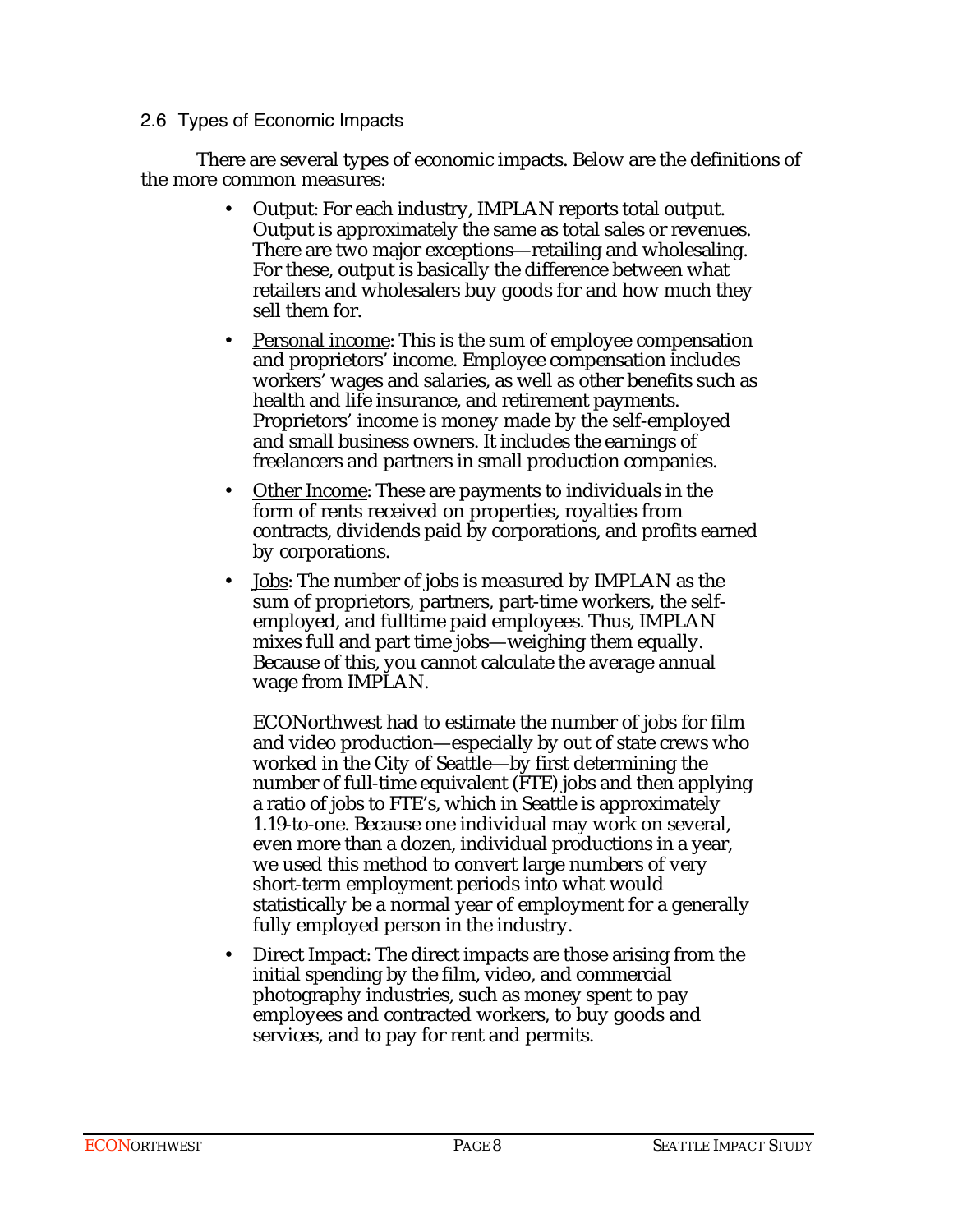Indirect impact: When businesses and governments that supply the goods, services, permits, rents, and other things to an industry in turn buy goods and services from other places, indirect impacts are generated. So, for example, if a movie production company buys food from a Seattle caterer, that is a direct impact. However, because of that direct spending, the caterer buys food from a Seattle supplier. That purchase is an indirect impact. Further spending, such as the supplier buying bookkeeping services from a Seattle accounting firm, stimulates additional indirect impacts for the City.

Induced impact: Besides spending effects, the extra incomes earned by workers and business owners because of the film, video, and commercial photography industries also filter through the economy, these are called induced impacts. For example, the higher profits and wages earned by the catering business that supplied the production company puts money in the pockets of the caterer and his or her employees. When they spend this extra money that they earned in Seattle to buy various local goods and services, they generate induced impacts for the City.

Leakage: Leakage is not an impact measurement, but it is an important factor in IMPLAN modeling. Leakage occurs because not all the money earned in the City economy is spent in Seattle. If in our example, the caterer buys some produce for the film & video crew from a farm in Yakima County, then the money used to pay the farmer provides no indirect impact to Seattle—it leaks away. Likewise, employees will spend some of their wages outside of Seattle or save some of it. These too are sources of leakage.

Leakage is the reason why ECONorthwest chose to use a Washington IMPLAN model instead of its King County IMPLAN model to estimate economic impacts on Seattle. If we used the county model the spending that leaks out to neighboring counties but later come back to the City (a common phenomenon with major cities) would be lost and cause a significant underestimate of impacts. Since we know the direct spending inside Seattle, we determined that using a state model as a basis would produce a much more accurate picture for the City's economy.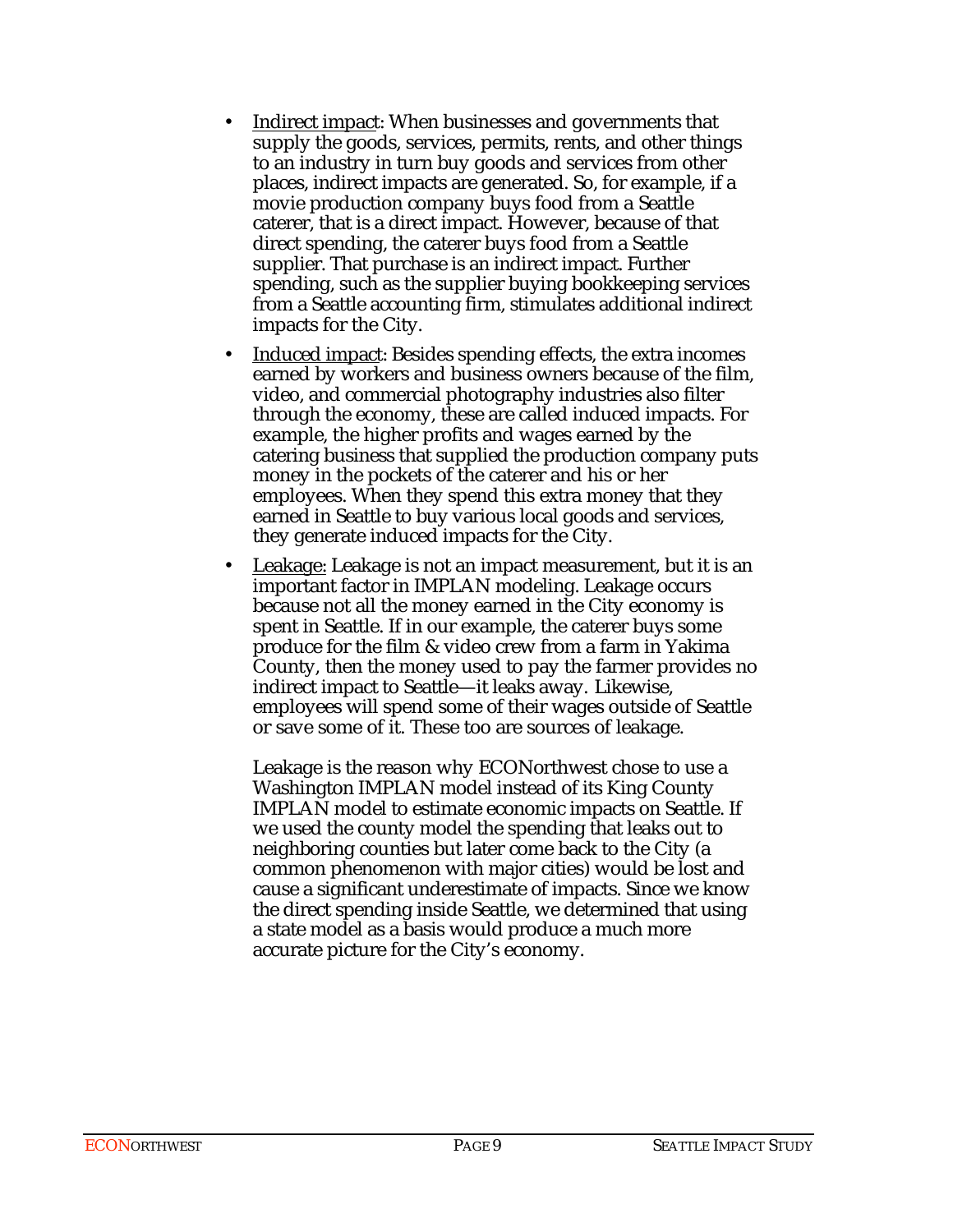## 2.6.1 Counterfactual

IMPLAN models report gross impacts. In other words, they calculate all the impacts that can be traced back to the initial stimulus, which in this case is the spending on film and video production. Thus, it answers the question—how much of the economy is tied to this industry? That is not the same as the question—how much better off is the economy because of the industry? For that one would have to model the economy both with and without the industry and then subtract the two. That "without" estimate is called the counterfactual scenario.

In most cases the counterfactual is quite significant. For example, if we were to model the impact of a restaurant, the counterfactual scenario would tell us that much of the money consumers spent at the restaurant would have been spent anyway on eating out or at home if the restaurant did not exist. Thus, the net impact of the restaurant is much less than its gross impact.

Past research by ECONorthwest indicates that the counterfactual scenario for film and video production is very small. For out of state crews there are virtually no counterfactual effects, because if they do not film in the City of Seattle there is nearly a 100 percent loss in direct spending. For the domestic industry the counterfactual is also very small. If there were no commercial photographers in Seattle, for instance, most advertisers would simply hire firms in other cities or states. The absence of a domestic industry would not free-up local consumers and businesses to spend their money elsewhere in the City. For these reasons, the counterfactual scenarios for film and video production are negligible. Therefore, ECONorthwest considers the economic impacts reported here to be basically net impacts.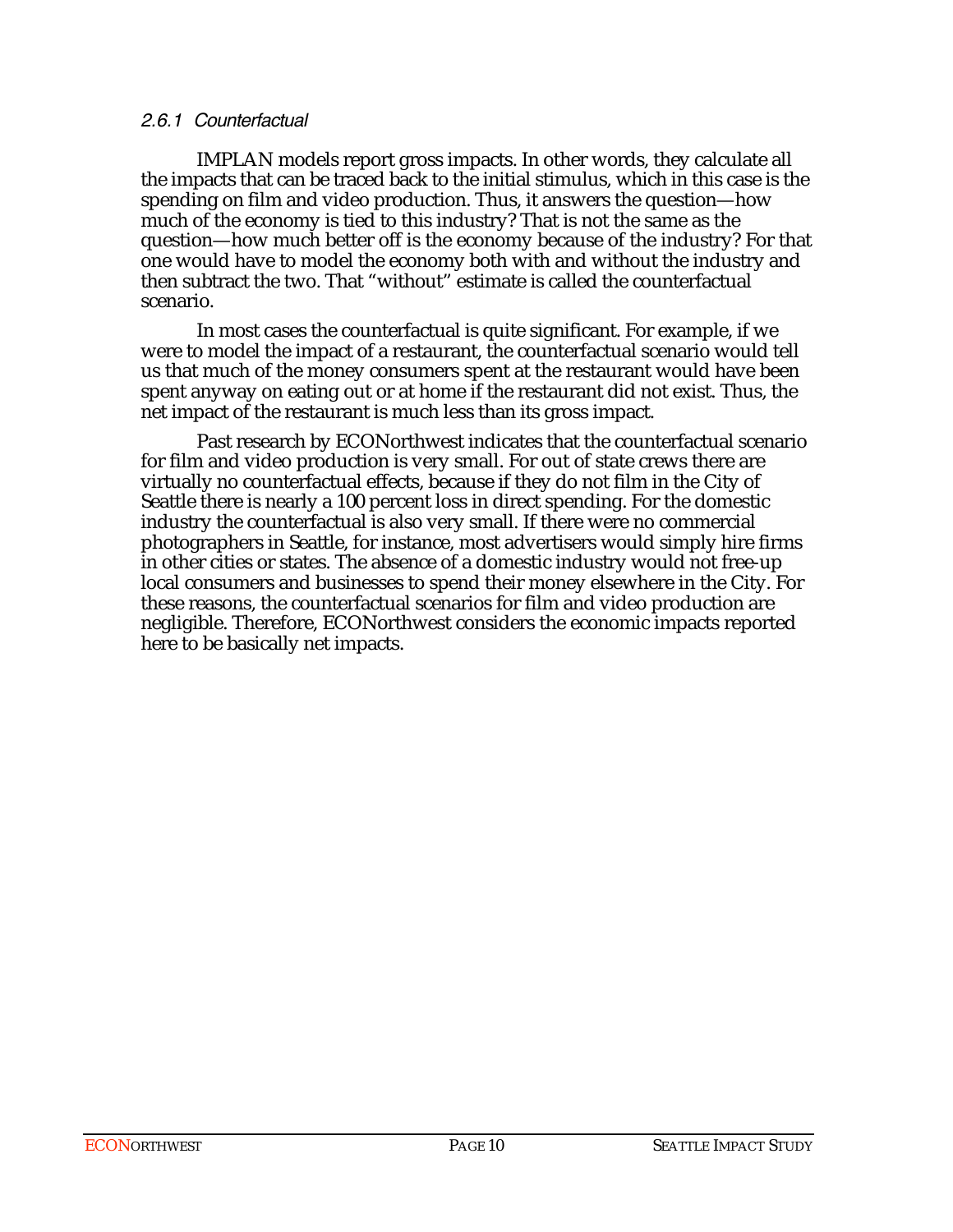## **3. INDUSTRY DIMENSIONS**

ECONorthwest relied primarily on four data sources to estimate the size of the industry. They are the U.S. Economic Census, covered employment & payroll data from the Washington State Employment Security Department, out of state production spending reports from the Washington Film Office, and occupational surveys by the U.S. Bureau of Labor Statistics.

## 3.1 Data Sources

The main data source for the analysis was the Economic Census, which is published by the U.S. Census. We believe their statistics are the most complete because they contact all entities and use sources, such as IRS tax filings, to capture data on self employed workers who are normally not counted in employment data. The Census reported the number of establishments, total revenues, employment, and payroll in 1997 for King County businesses in the three NAICS codes, which are the subject of this report. The Economic Census also provided revenues and establishment totals for non-employer businesses, which consist mostly of self-employed freelancers and unincorporated partnerships.

The Economic Census is conducted every five years. The last Census for King County was done for the year 1997. ECONorthwest calculated proportions of each sector in King County that occurred in Seattle and projected the Census data to the year 2001 using covered employee payroll, establishment, and employment statistics for the three NAICS codes graciously provided to ECONorthwest for this research by the Washington State Employment Security Department—a State agency that monitors employment trends.

Covered payroll data is a fair proxy for the Census, especially when projecting data out over a short period of four years. The Employment Security Department counts all workers who are covered by unemployment insurance, which are all the employees of businesses in the industries being studied. They provided ECONorthwest with data on the establishment level including their county and city of residency. However, the Employment Security data does not capture uncovered workers, such as freelancers and the self-employed, as well as some of those from other states who work in Seattle on shoots done by out of state production companies.

The Washington State Film Office asks productions shot in Seattle by out of state crews to report their spending in the City. They capture most of the mid to large productions and many, but certainly not all, of the small projects. Commercial and catalog photo shoots often do not report to the Film Office. The reports identified productions shot either entirely or partially in Seattle. ECONorthwest was able to summarize the data collected by the Film Office and, from our experience, make a reasonable determination of the non-reports. We estimate that of the \$21.3 million spent in Seattle by out of state productions in 2001, slightly less than a forth (\$5.2 million) went unreported.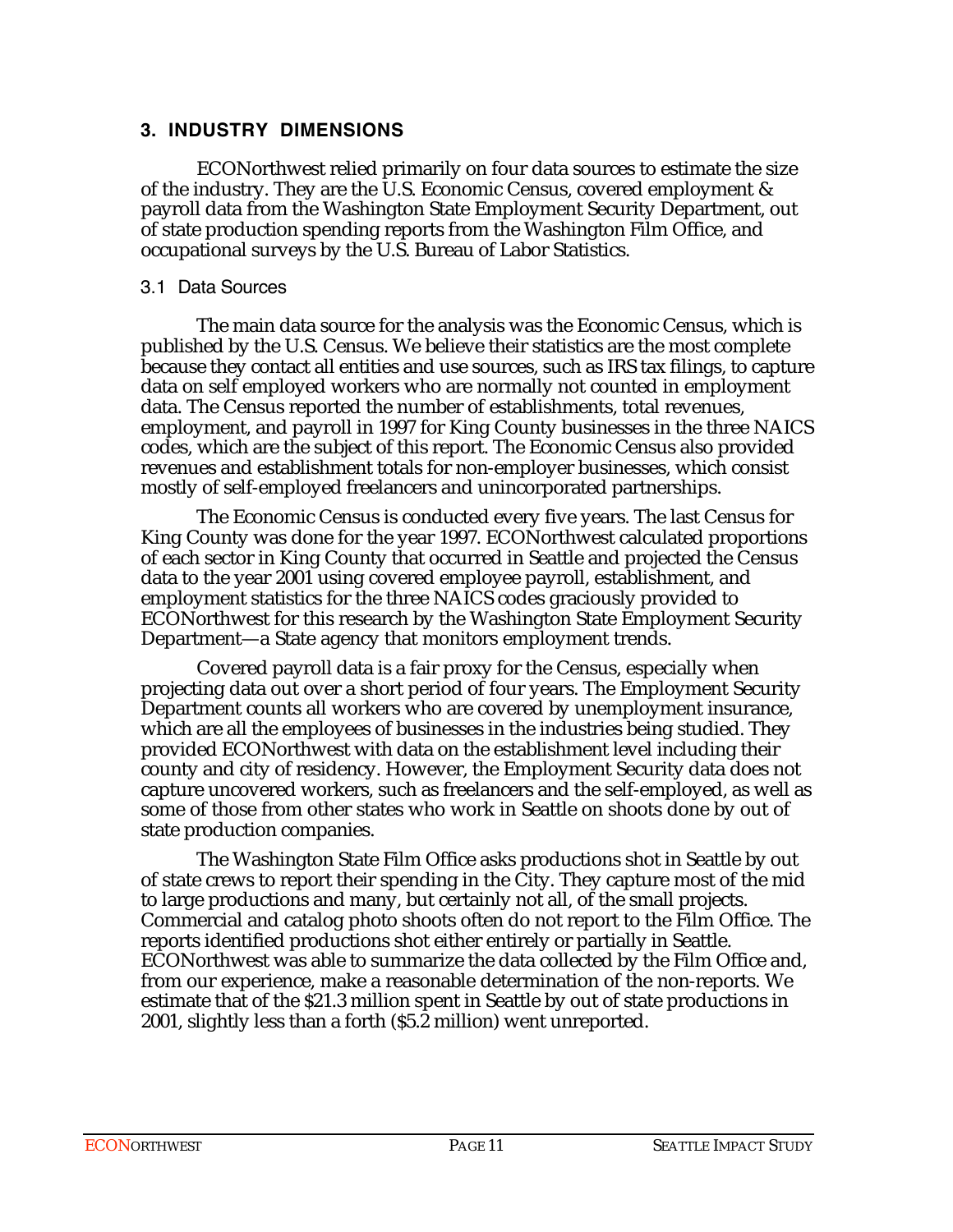The U.S. Bureau of Labor Statistics (BLS) regularly gathers employment and wage data for various occupations by surveying about 400,000 establishments. The BLS covers occupations such as film and video editors, photographers, producers, actors, movie camera operators, and set designers on both a national and metropolitan area level. Using the 2001 BLS occupation data, ECONorthwest estimated the amount of in-house commercial photography, film, and video work.

Table 1 is a list of some of the key occupations that are prevalent in the film and video production and postproduction industries, and in commercial photography. It covers the metropolitan statistical area (MSA), which includes King, Island, and Snohomish counties. Data on Seattle alone are not published in part because they would potentially reveal confidential information about major private businesses. We believe that average wages are higher in the City of Seattle. The BLS reports data on paid employees for local business establishments, which does not include the self-employed, certain small companies, or out of state crews working in the area. From the table we see that fairly substantial numbers of workers in these occupations are employed in industries outside of film, video, television, and the photographic services industries.

| Seattle, Bellevue & Everett<br>MSA, Occupation | <b>Employees by</b><br>Occupation | Film, Video,<br>Photography &<br><b>Other Service</b><br>Industries | Television,<br>Newspapers &<br>Related<br>Industries | Apparent In-<br>House<br><b>Employment</b> in<br><b>Other Industries</b> |
|------------------------------------------------|-----------------------------------|---------------------------------------------------------------------|------------------------------------------------------|--------------------------------------------------------------------------|
| Audio visual equipment technicians             | 570                               | 460                                                                 | 20                                                   | 90                                                                       |
| Film & video camera operators                  | 170                               | 40                                                                  | 110                                                  | 20                                                                       |
| Film & video editors                           | 100                               | 20                                                                  | 70                                                   | 10                                                                       |
| Photographers                                  | 520                               | 300                                                                 | 90                                                   | 130                                                                      |
| Producers & directors                          | 590                               | 390                                                                 | 160                                                  | 40                                                                       |
| Set & exhibit designers                        | 80                                | 60                                                                  |                                                      | 20                                                                       |

#### **Table 1: Film, Video & Photography Related Occupations, 2001 Employment in the Seattle, Bellevue & Everett MSA**

*Source: BLS 2001 Occupational Employment Statistics, http://www.bls.gov/oes/2001/oes\_7600.htm*

### 3.2 Size of the Film, Video, and commercial Photography Industries

ECONorthwest determined that the output of the film, video, and commercial photography industries in Seattle was approximately \$207.2 million in 2001. Table 2 lists some of the key economic statistics. The industries spent over \$63.0 million on payrolls in Seattle and contributed \$22.3 million to the incomes of proprietors, which are mostly freelancers and other self-employed workers in the industry. Proprietors' income is reported here net of business expenses. In total the industries directly supported 1,486 full and part time workers in addition to 779 self-employed persons.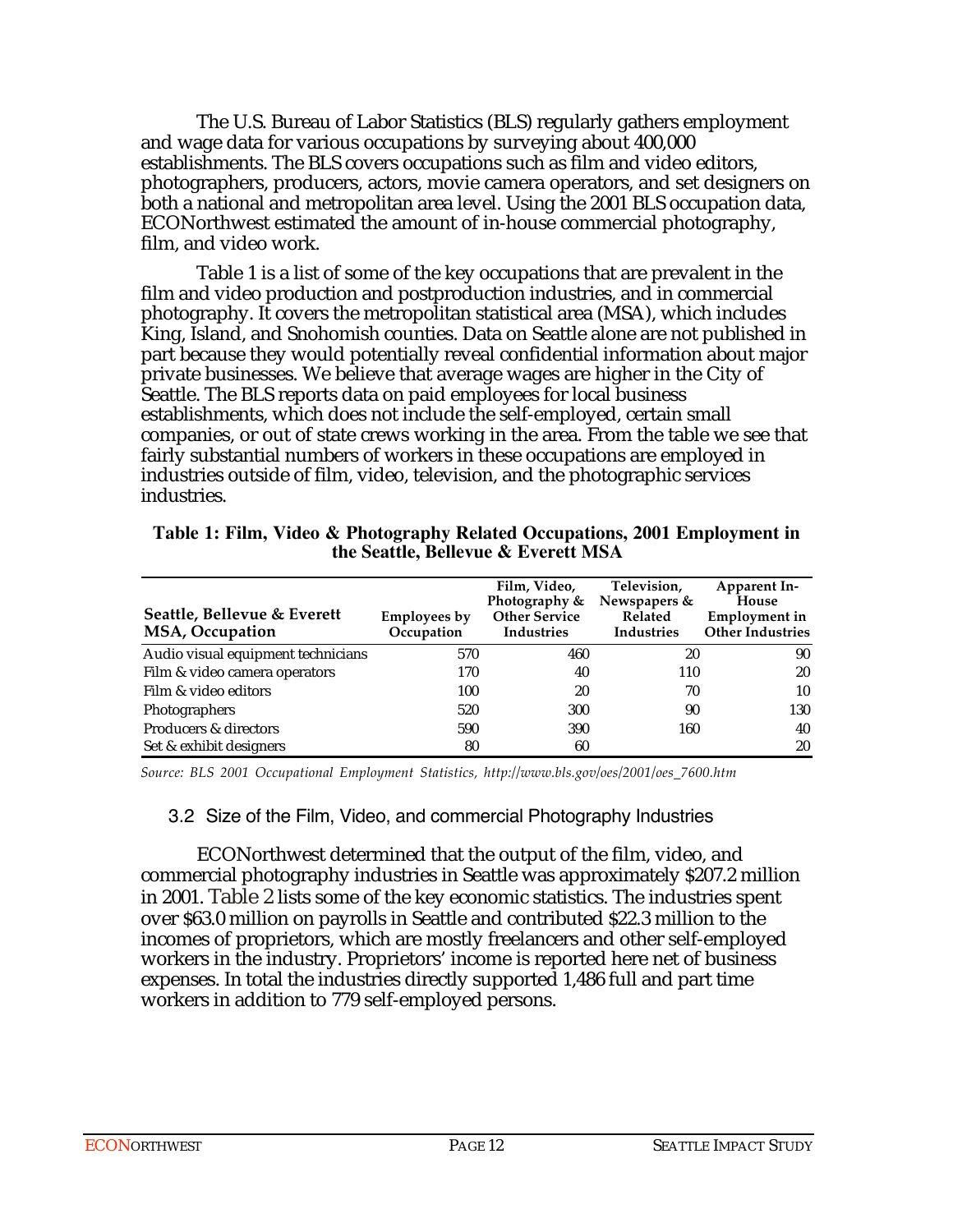#### **Table 2: Size of Film and Video Production in Seattle, Total of Domestic Industry, Out of State Crews, In-House Production and Freelancers in 2001**

|                                   |               |              |                        | Paid                    | <b>Self</b>         |
|-----------------------------------|---------------|--------------|------------------------|-------------------------|---------------------|
| <b>Industry Segment</b>           | Output        | Payroll      | Proprietors'<br>Income | Employee<br><b>Jobs</b> | Employed<br>Persons |
| Seattle-Based:                    |               |              |                        |                         |                     |
| Commercial photography            | \$53,311,801  | 15.659.767   | 8,311,629              | 426                     | 253                 |
| Motion picture & video production | 106,615,081   | 34,745,315   | 11,289,921             | 722                     | 461                 |
| Postproduction services           | 28,007,873    | 11,238,985   | 606.985                | 303                     | 16                  |
| Out-of-state crews                | 21,326,384    | 1,404,502    | 2,106,753              | 36                      | 50                  |
| Less duplicate output             | (2,109,020)   |              |                        |                         |                     |
| Total                             | \$207,152,119 | \$63,048,569 | \$22,315,288           | 1.486                   | 779                 |

*Note: Purchases of commercial photography, film & video production, and postproduction services in Seattle by out of state crews are deducted to offset double counting.*

Many of the persons engaged in commercial photography in Seattle during 2001 (outside of the printed news media) were either freelancers or employees of companies whose main business was not commercial photography. Still, the commercial photography companies had disproportionately larger sales and, therefore, captured 71 percent of the business in the City.

In motion picture and video production, 39 percent of the people working in the City were freelancers. This explains why in Table 2, the amount of proprietors' income for the industry was so high—\$11.3 million. The money selfemployed persons earn, net of business expenses, is proprietors' income and not wages.

Out of state crews spent about \$21.3 million in Seattle in 2001. They hired the equivalent of 36 workers and 50 self-employed people in the City. Most worked between one day and two weeks on each production. Thus, gross hiring of Seattle area residents by out of state crews amounted to approximately 2,800 individual job assignments.

On Table 3 we show where out of state production companies spent their money in Seattle in 2001. Much of it was on local labor—\$3.5 million. Lodging is also a major expense item for this industry. We estimate that \$2.6 million was spent on motels and hotels in the City of Seattle by out of state crews in 2001. Other major spending categories include car rentals, food, personal and business services, and construction. About \$426,000 was spent on Federal, State, and City government services for such items as permits and park fees.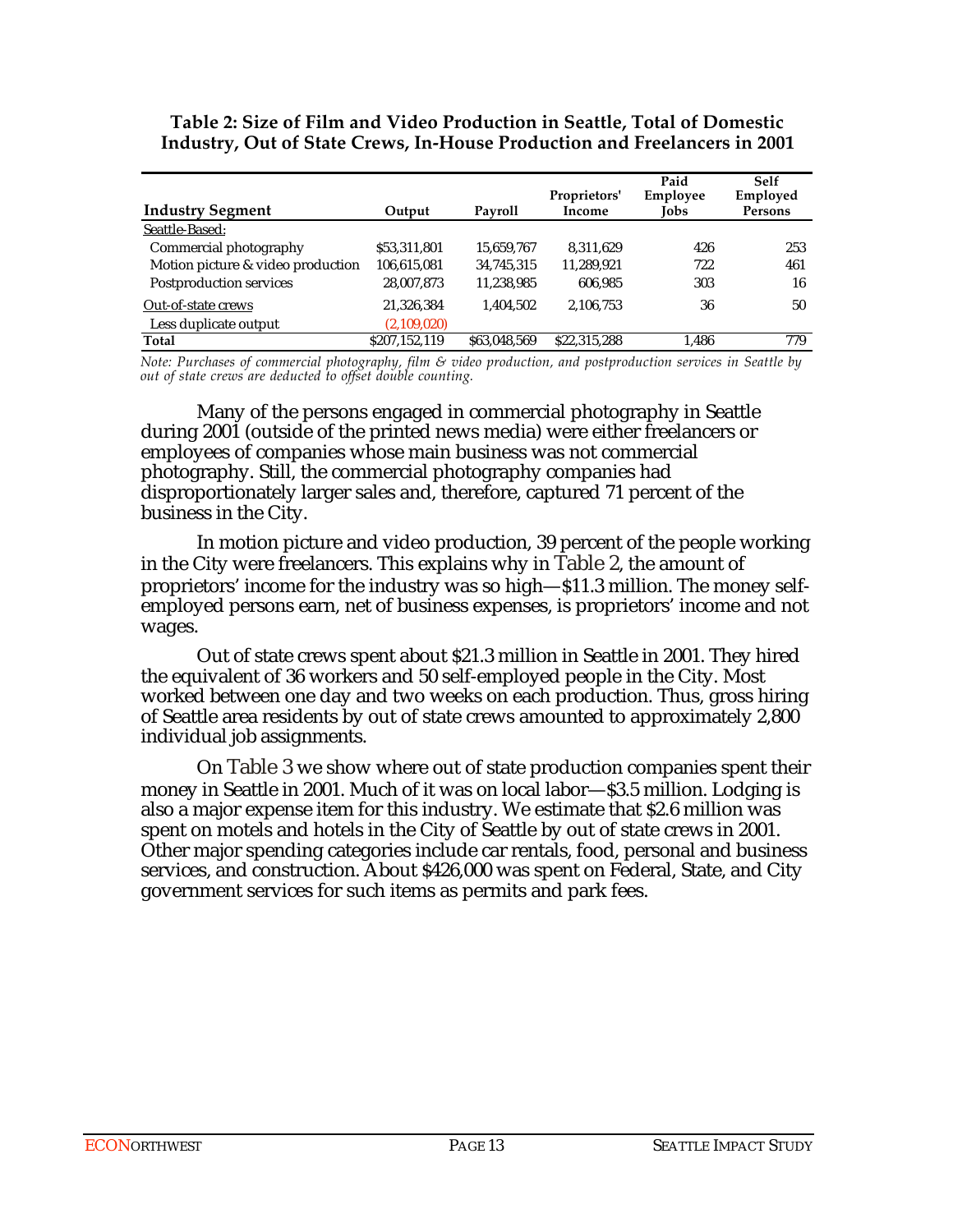| Local Spending by Type           | Amount       |
|----------------------------------|--------------|
| Labor (including self employed)  | \$3,511,255  |
| Transportation                   | 1,198,928    |
| Lodging                          | 2,648,144    |
| Car & truck rentals              | 1,334,030    |
| Motor fuels and service stations | 668,490      |
| Food & beverage places           | 896,920      |
| Other retail                     | 1,446,428    |
| Construction & repair            | 669,790      |
| Equipment rentals                | 1,334,030    |
| Personal services                | 1,165,433    |
| <b>Business services</b>         | 3,557,780    |
| Government services              | 426,528      |
| Other location expenses          | 2,468,629    |
| <b>Total Local Spending</b>      | \$21,326,384 |

**Table 3: Spending in Seattle by Out of State Production Companies, 2001**

As shown in Table 4, the domestic industry accounted for nearly 75 percent of the total direct output. In-house production contributed about \$8.2 million to the total, while freelancers and out of state crews generated a little more than 10 percent of the total output each in the year 2001.

**Table 4: Total Direct Output in Seattle by Industry Component, 2001**

| <b>Industry Component</b> | <b>Total Output</b> |
|---------------------------|---------------------|
| Domestic industry         | \$155,338,386       |
| In-house production       | 8,210,473           |
| Freelancers               | 24,385,896          |
| Out-of-state crews        | 21,326,384          |
| Less duplicate output     | (2, 109, 020)       |
| Total                     | \$207,152,119       |

About \$2.1 million of the total output is double counted in two or more sectors. ECONorthwest deducted this to arrive at a net total output of \$207.2 million. Duplication occurs because the output of one sector can contain spending on another sector. For example an out of state commercial crew may pay a local Seattle commercial photographer for some work, which causes the output of both components to rise. Instances of such potential double counting must be deducted in the analysis.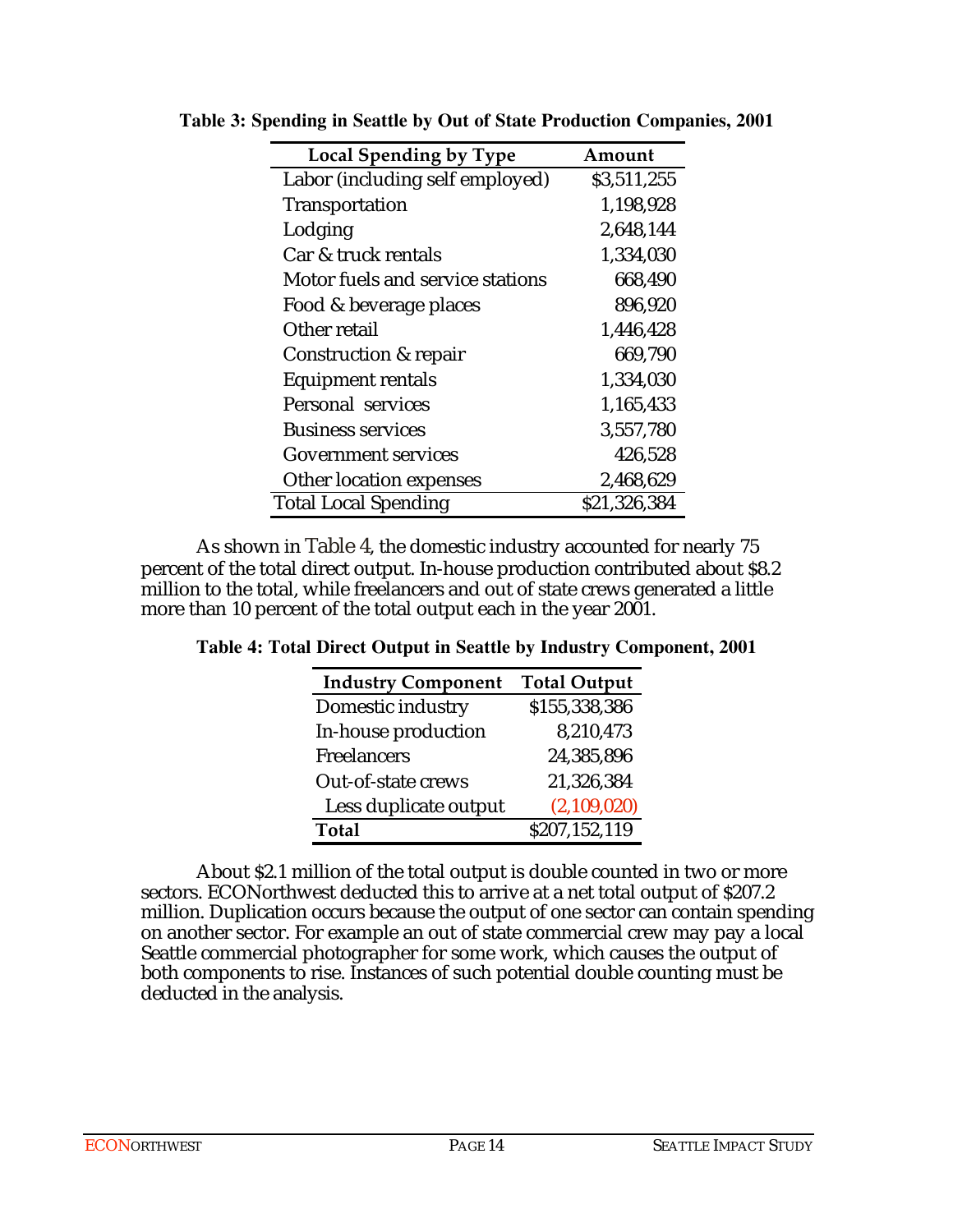#### 3.3 Average Wages

As a rule, film, video, and commercial photography occupations pay above average wages. Calculating average wages for the industries is problematic because so much labor income is earned by the self-employed whose compensation is not reported in state wage rate data. In addition, many paid employees work irregular hours or work for companies in unrelated industries. Further complicating the analysis is the preponderance of part-time work. Film, video, and commercial photo shoot jobs may last only a few days at a time. As a result, IMPLAN and covered employment data cannot readily be used to calculate the average annual wage for full time employment in film and video production.

To provide some insight as to the wage rates of occupations in the domestic industry, we turned to the BLS occupational employment and wage survey for the Seattle, Bellevue, and Everett MSA. Shown in Table 5, we see that for most occupations the annualized compensation of employees in fields prevalent in the film, video, and commercial photography production areas were above the area average of \$41,620 in 2001.

| Seattle, Bellevue & Everett<br><b>MSA, Occupation</b> | <b>Average Annual</b><br><b>Fulltime Wage</b><br>by Occupation |
|-------------------------------------------------------|----------------------------------------------------------------|
| Actors                                                | \$49,100                                                       |
| Audio & video equip. technicians                      | 43,670                                                         |
| Film & video camera operators                         | 40,320                                                         |
| Film & video editors                                  | 48,740                                                         |
| <b>Photographers</b>                                  | 42,660                                                         |
| Producers & directors                                 | 65,490                                                         |
| Set & exhibit designers                               | 40,620                                                         |
| Sound engineering technicians                         | 56,470                                                         |
| All occupations in Washington                         | \$41,620                                                       |

#### **Table 5: Average Fulltime Annual Wages of Paid Employees in Film, Video, and Commercial Photography Occupations in the Seattle, Bellevue & Everett MSA, 2001**

*Source: BLS 2001 Occupational Employment Statistics website at http://www.bls.gov/oes/2001/oes\_7600.htm*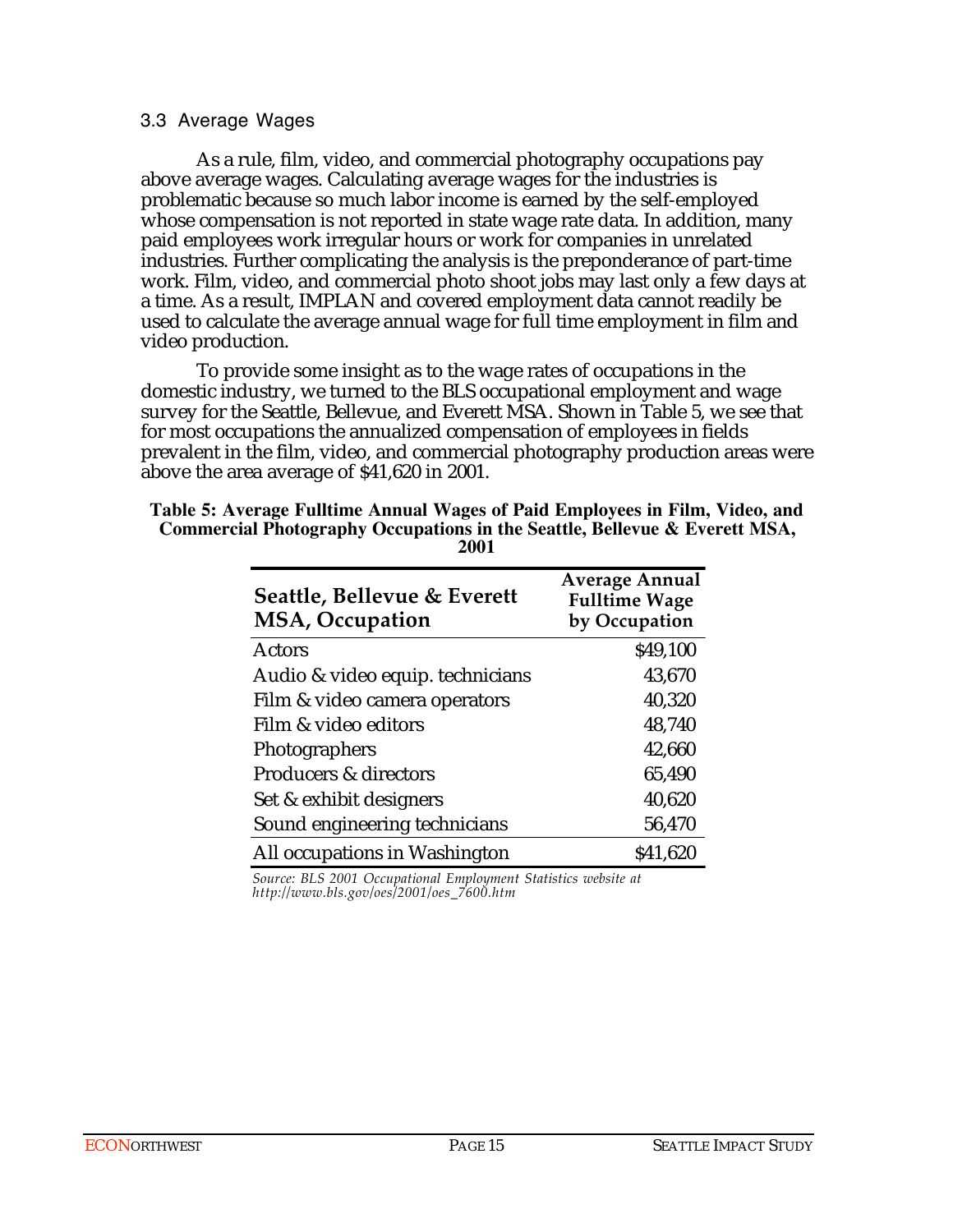## **4. ECONOMIC AND FISCAL IMPACTS**

 The analysis in Table 6 shows that film, video, and commercial photography production contributed \$207.2 million in direct output to Seattle's economy. ECONorthwest used IMPLAN to track the impacts, which resulted from that production, and found that over \$471 million in total economic output was attributable to it.

## 4.1 Economic Impacts

The results of the IMPLAN model are summarized in Table 6. It shows the contribution to economic output from direct, indirect, and induced sources. The wage impacts of these industries are great because they tend to be both labor intensive and well paying. Over \$91 million in indirect and induced wages earned in Seattle in 2001 can be traced back to film and video production. A total of 4,991 jobs were tied to these industries.

#### **Table 6: Economic Impacts Attributable to Seattle Film and Video Production in 2001**

| Impact<br>Type | Output        | Wages         | Proprietors'<br>Income | Total Labor<br>Income | Other<br>Income | Jobs  |
|----------------|---------------|---------------|------------------------|-----------------------|-----------------|-------|
| <b>Direct</b>  | \$207,152,100 | \$63,048,600  | \$22,315,300           | \$85,363,900          | \$2,883,400     | 2,266 |
| Indirect       | 140,413,500   | 48,234,500    | 5,373,200              | 53.607.700            | 19,429,500      | 1.511 |
| Induced        | 124,095,700   | 43.450.700    | 3.957.000              | 47.407.700            | 20,689,500      | 1,215 |
| Total          | \$471,661,300 | \$154,733,800 | \$31,645,500           | \$186,379,300         | \$43,002,400    | 4.991 |

Film and video production affect Seattle *directly*, through the purchases of goods and services from suppliers in the City, and *indirectly*, as those suppliers are compelled to buy goods and services elsewhere in Seattle so that they can fulfill the orders they get from the industry. Those "intermediate" purchases of goods and services work their way through the economy from one supplier to the next, although their dollar impact lessens quickly after a few steps (because some money is spent out of the city, taxed, or saved). The value of the indirect output totaled \$140 million.

In addition to spending on goods and services, the industries hire people, cause other businesses to hire people, and contract with freelancers and local small business owners. This puts more money in the hands of Seattle residents and businesses, and *induces* further spending in the City. The recipients of personal income tend to spend their earnings in Seattle whereas businesses that are indirect suppliers are more apt to buy products from out of the City so that they may fulfill orders. The output from induced impacts was over \$124 million, which when combined with direct and indirect makes the total economic impact of film, video, and commercial photography in excess of \$471 million in 2001.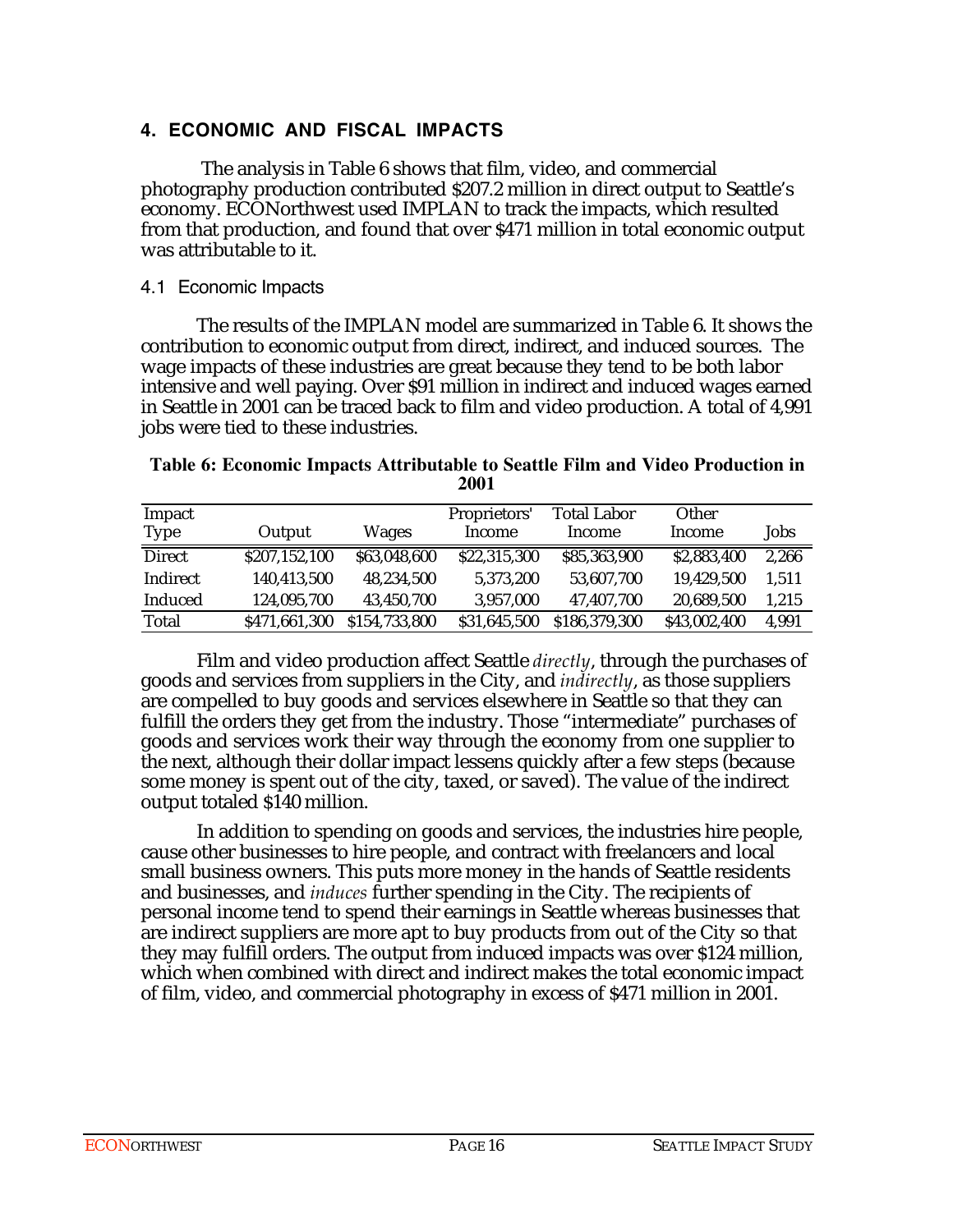Table 7 shows the distribution of impacts across sectors of Seattle's economy. Film and video production is shown separately on the table, although most of that activity occurs in the service sector. Money spent by these industries and those who work in them is widely spread throughout the City's economy. This is a consequence of the high local labor content of film, video, television movie, commercials, and commercial still photography and their relatively low reliance on purchases of goods made out of state. The results clearly demonstrate the importance of these industries on the economic vitality of the Seattle.

| <b>Industry Sector</b>                     | Output        | Wages         | Proprietors'<br>Income | Labor<br>Income | Other<br>Income | Jobs  |
|--------------------------------------------|---------------|---------------|------------------------|-----------------|-----------------|-------|
| Film & video production                    | \$207,152,100 | \$63,048,600  | \$22,315,300           | \$85,363,900    | \$2.883.400     | 2,266 |
| <b>Elsewhere in the Economy:</b>           |               |               |                        |                 |                 |       |
| <b>Natural Resources</b>                   | \$204,600     | \$47.600      | \$6.100                | \$53,700        | \$17,900        | 2     |
| Construction                               | 15.711.200    | 5.956.100     | 1.149.400              | 7.107.300       | 388,200         | 129   |
| Manufacturing                              | 15.893.900    | 3.107.300     | 145.300                | 3.252.000       | 1.619.900       | 59    |
| Transportation, Communications & Utilities | 25.172.300    | 6.045.000     | 935.900                | 6.981.900       | 5.746.300       | 105   |
| Wholesale & Retail Trade                   | 57.463.900    | 26.095.800    | 1.002.500              | 27.092.900      | 7.515.500       | 918   |
| Finance, Insurance & Real Estate           | 38.859.000    | 6.513.100     | 832.900                | 7.346.500       | 14.248.100      | 165   |
| Services                                   | 99.411.600    | 40.729.900    | 5.258.100              | 45.991.700      | 8.720.500       | .306  |
| Government                                 | 11.792.700    | 3.190.400     |                        | 3.189.400       | 1.862.600       | 43    |
| Total                                      | \$471.661.300 | \$154,733,800 | \$31.645.500           | \$186,379,300   | \$43,002,400    | 4.991 |

#### **Table 7: Total Economic Impacts by Sector Attributable to Film and Video Production in Seattle in 2001**

## 4.2 State and Local Revenue Impact

Film, video, and commercial photography production in Seattle stimulates state and local taxes primarily through higher sales and property values. It also stimulates other revenues, such as fees. The IMPLAN model, using State and local government data accounts for these revenue impacts. As shown in Table 8, the IMPLAN model estimated the fiscal impact to be almost \$12.4 million. That is the amount of money Seattle and the State would have lost if there were no film, video, and commercial photography production in Seattle in 2001.

#### **Table 8: Net Impact of Film, Video, and Commercial Photography Production on State and Local Taxes & Revenues in Seattle in 2001**

| Type                                                           | Amount       |
|----------------------------------------------------------------|--------------|
| B&O, Commercial Property, Other Indirect Business Taxes & Fees | 4,177,400    |
| Miscellaneous Direct Corporate Payments to Government          | \$4,500      |
| Personal Property Taxes and Sales Taxes                        | 8,058,900    |
| Unemployment and Other Social Insurance Taxes                  | 110,700      |
| Total                                                          | \$12,351,500 |